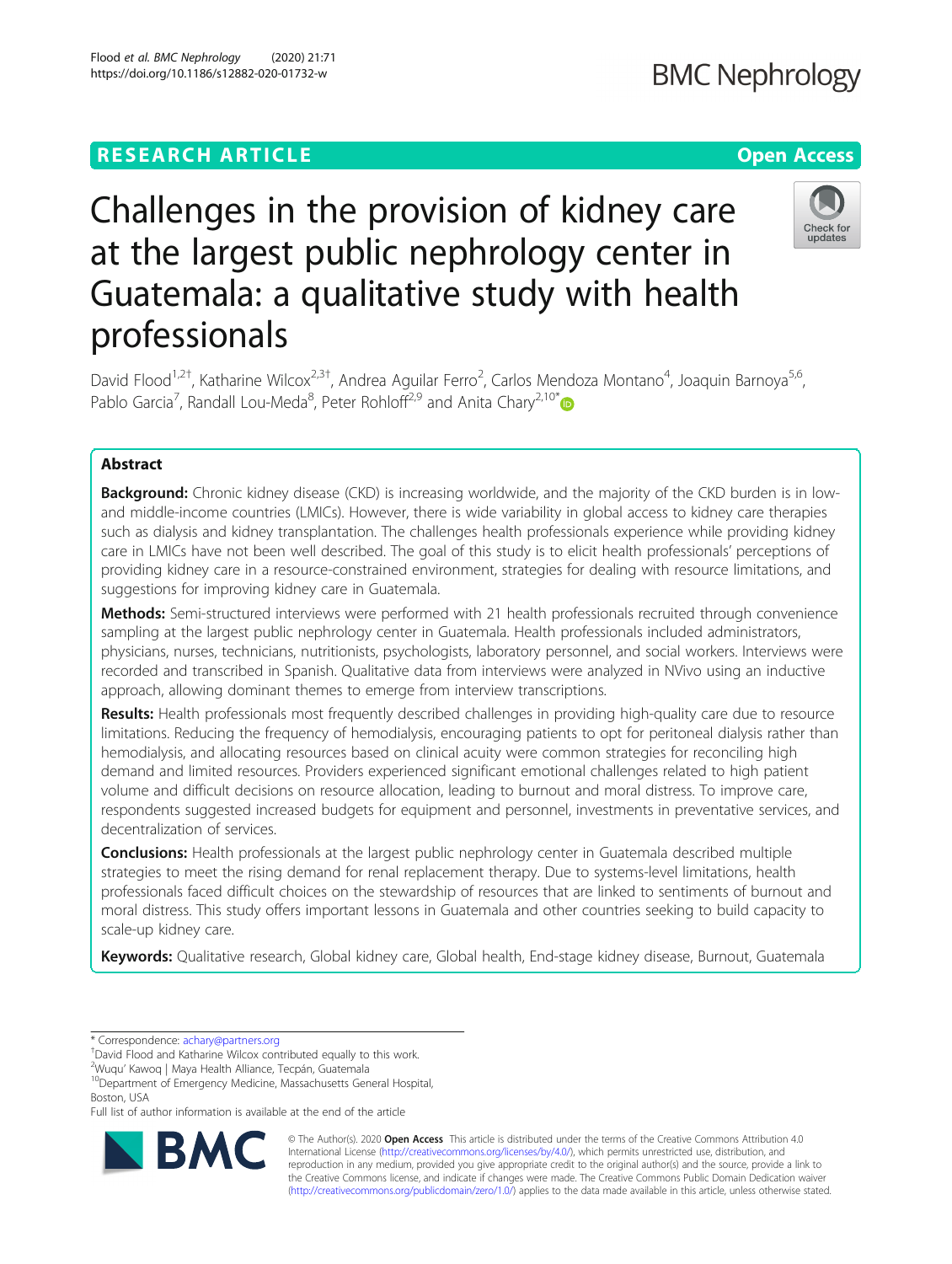#### Introduction

Chronic kidney disease (CKD) incidence and prevalence are rising worldwide [\[1](#page-8-0)]. The majority of the global CKD burden is in low- and middle-income countries (LMICs) [[2\]](#page-8-0). However, there is wide variability in access to kidney care treatments such as renal replacement therapy (RRT) for end-stage kidney disease (ESKD) in LMICs [\[3](#page-8-0), [4\]](#page-8-0). These factors have led kidney disease to be described as a neglected chronic disease [\[5](#page-8-0)].

Guatemala is an upper-middle income country in Central America with a population of 16.3 million people [[6\]](#page-8-0). The disease epidemiology in Guatemala includes a rising prevalence of adult non-communicable diseases alongside a persistent burden of maternal and child disorders, especially child stunting. The Guatemalan constitution guarantees universal health coverage, without discrimination, to all citizens [\[7](#page-8-0)]. This guarantee has not been realized in practice [[8\]](#page-8-0). Given the country's very low per-capita public health spending relative to peers [[9\]](#page-8-0), the health system has struggled to expand access to both comprehensive primary care and specialty care technologies such as cancer treatment and dialysis [\[10](#page-8-0)]. The government health system is also marked by disparities in health care access and allegations of abuse within the country's large indigenous Maya population [\[11\]](#page-8-0).

In Guatemala and throughout the Latin American region, traditional risk factors such as diabetes and hypertension are the primary drivers of progression to ESKD and renal disease-related mortality  $[12-14]$  $[12-14]$  $[12-14]$ . Additionally, an emerging clinical entity of chronic kidney disease of unknown etiology (CKDu, also described as "Mesoamerican nephropathy") in agricultural workers without traditional risk factors may contribute to the rising CKD burden in Central America [[15](#page-8-0), [16\]](#page-8-0). There is wide variability in access to kidney care in Latin America due to multiple factors including health system fragmentation and underfunding [\[17](#page-8-0)]. Prevalence rates of dialysis and kidney transplantation are very heterogeneous in the Latin American region, suggesting that access is a critical issue [\[14\]](#page-8-0).

In Guatemala, nephrology care for people with CKD, including those with ESKD requiring RRT, is primarily delivered by two institutions: the Social Security Health System (IGSS) and the Ministry of Health, which operates both the Foundation for Children with Renal Disease (FUNDANIER) and the National Center for Chronic Renal Disease (UNAERC). Approximately 8% of the Guatemalan population has access to private insurance [\[18\]](#page-8-0), so CKD services are less commonly delivered in the private sector. IGSS is an employer-based health insurance system available to 18% of the overall population [\[18](#page-8-0)] that provides RRT to approximately 3700 individuals [[19](#page-8-0)]. FUNDANIER is a pediatric nephrology center that serves approximately 500 children with RRT including renal transplantation [\[20\]](#page-8-0).

The present study was carried out with health professionals at UNAERC, the public-sector institution responsible for providing dialysis to uninsured Guatemalan adults. UNAERC has experienced rising patient volume in recent years. The institution's dialysis census increased from fewer than 2000 patients in 2008 [[21\]](#page-8-0) to over 5000 in 2019 [[22\]](#page-8-0). Guatemala possesses among the world's highest proportion of people with ESKD using peritoneal dialysis [[23\]](#page-8-0), and 60% of UNAERC dialysis patients use continuous ambulatory peritoneal dialysis (CAPD). Automated peritoneal dialysis is rarely used in Guatemala. UNAERC is headquartered in Guatemala City with a satellite dialysis unit in Escuintla, a south-Pacific department with a high CKDu prevalence [[16](#page-8-0)].

As an institution, UNAERC faces systemic challenges. First, the institution's budget outlays have not risen in proportion to meet the population-level increase in demand for RRT [[24\]](#page-8-0). Second, UNAERC serves a diverse and impoverished population with socioeconomic, geographic, and linguistic barriers to care [[25,](#page-8-0) [26\]](#page-8-0). Finally, the institution resides in a complex, high-pressure political environment [[27,](#page-8-0) [28\]](#page-8-0).

This qualitative study explores the work of health professionals at UNAERC. The goal of the study is to elicit health professionals' perceptions of providing kidney care in a resource-constrained environment, strategies for dealing with resource limitations, and suggestions for improving kidney care in Guatemala.

#### Methods

#### Study design

We conducted qualitative semi-structured interviews from November to December 2018 with a purposeful sample of 21 health professionals from UNAERC in Guatemala City (Table 1). The research team identified and contacted participants through referrals from administrative assistants at UNAERC. As detailed below, a codebook of themes was generated as interviews were completed such that recruitment continued until data saturation was achieved.

#### Data collection

Semi-structured interviews lasting 20–40 min were performed in private offices of UNAERC. All interviews were

|  |  |  | Table 1 Participants' Roles at UNAERC |  |  |  |
|--|--|--|---------------------------------------|--|--|--|
|--|--|--|---------------------------------------|--|--|--|

| Provider Type                                                                             | No. (%) |
|-------------------------------------------------------------------------------------------|---------|
| <b>Nurses</b>                                                                             | 4 (19%) |
| Physicians                                                                                | 7 (33%) |
| Administrators                                                                            | 2 (10%) |
| Allied health professionals<br>(technician, psychologist,<br>nutritionist, social worker) | 8 (38%) |
| Total                                                                                     | 21      |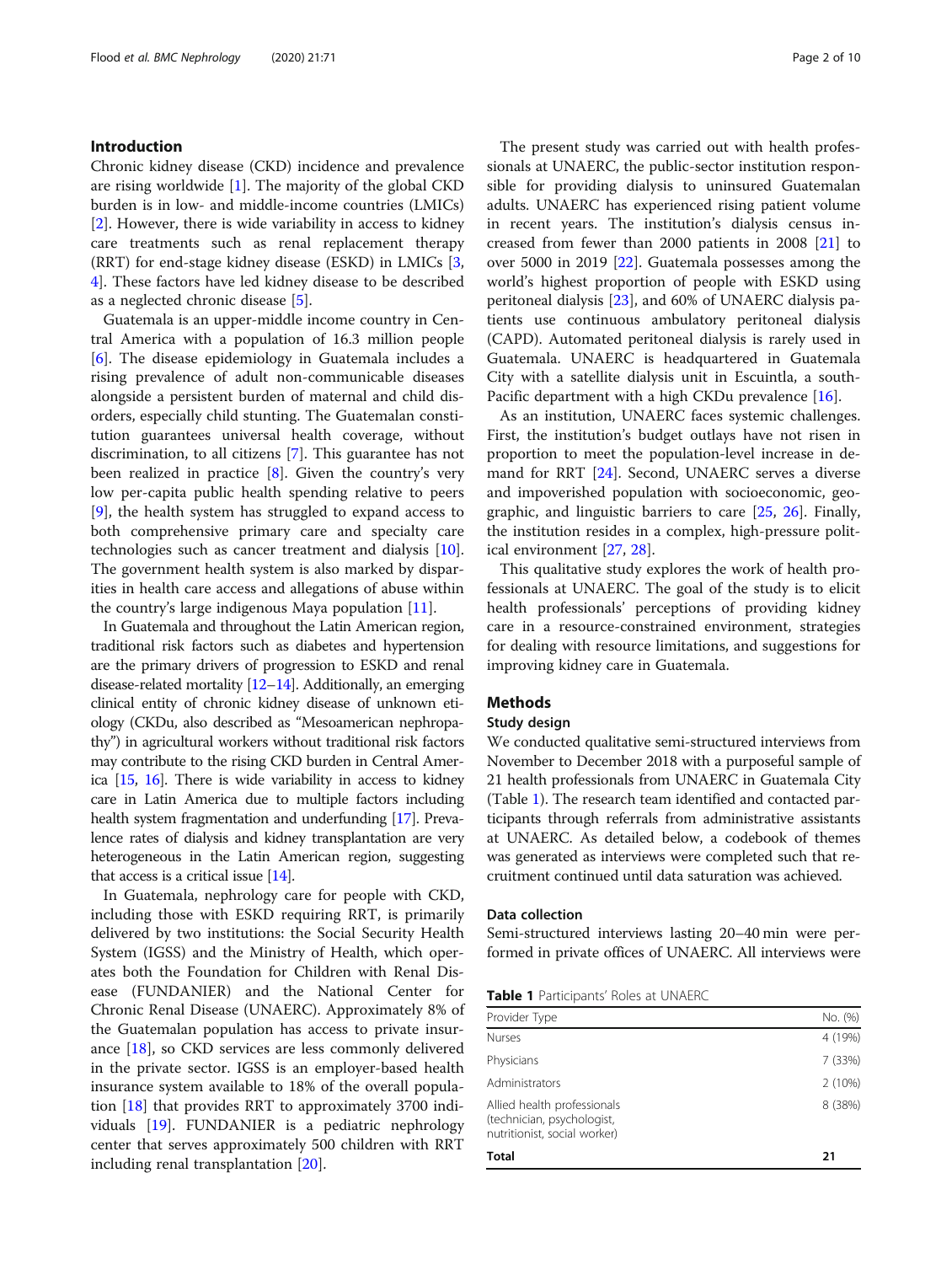conducted in Spanish by a team of trained interviewers [AAF, ED, KW] and supervised by a senior author with expertise in qualitative methods [AC]. Interviews focused on challenges faced by providers, strategies for reconciling high demand for services with limited resources, and suggestions for improvement. (See Additional file [1](#page-7-0) for interview guide.) Interviews were recorded with consent from each participant and transcribed verbatim by a native Spanish-speaker [AAF]. Transcripts served as the basis for data analysis.

#### Data analysis

Qualitative data from interviews were analyzed using an inductive approach, allowing dominant themes to emerge from interview notes. We developed and refined a codebook in successive rounds of review of transcripts. Two researchers independently coded data into thematic categories using the qualitative data analysis program NVivo [KW, DF]. The senior author [AC] reviewed all coded data and guided team members in collective review to reach consensus about the application of codes.

#### Institutional context and ethics

This research was performed through a collaborative capacity-building project for CKD research in Guatemala among the following institutions: the Institute for Nutrition of Central America and Panama (INCAP), the Unit for Cardiovascular Surgery (UNICAR), and Wuqu' Kawoq | Maya Health. INCAP and UNICAR are leading research and cardiovascular institutes in Central America, respectively, and both are based in Guatemala City. Wuqu' Kawoq | Maya Health is a non-governmental organization based in Tecpán, Guatemala that provides health services, including services for non-communicable diseases such as CKD, in rural indigenous Maya communities in Guatemala. This study was reviewed and approved by the Institutional Review Boards of INCAP, Wuqu' Kawoq | Maya Health, Partners Healthcare (Boston), and UNAERC. All participants were above the age of 18 and provided verbal informed consent. Participants were not asked to provide a signed consent form in order to avoid creating a record linking their identities to study participation. The verbal consent process was approved by the three Institutional Review Boards above. We followed the Standards for Reporting Qualitative Research (SRQR) guidelines in reporting this research [\[29\]](#page-8-0).

#### Reflexivity in the research process

Within qualitative research, reflexivity is the process by which researchers consider how their social positions as well as personal values and interpretations may influence research [[30](#page-8-0)]. Study team members hale from both Guatemala [AAF, JB, ED, PG, RL, CMM] and the United States [AC, DF, PR, KW]. All team members had prior personal and professional experience studying health disparities or providing health care in Guatemala. Interviewers in this study were health professionals [AC, ED, KW] or social scientists [AAF, AC] without affiliations to UNAERC. KW, DF, and AC, all US-trained physicians with clinical experience in rural Guatemala, were primarily responsible for data analysis. Given their experiences of health resource scarcity were shaped by multiple contexts, they solicited feedback on data analysis from UNAERC health professionals through a written report and an oral presentation. UNAERC health professionals agreed with the major themes and interpretation of data presented herein.

#### Results

Themes emerged in three primary areas: (1) challenges related to resource limitations and allocation, (2) emotional challenges, and (3) suggestions for improvement (Table [2\)](#page-3-0).

### Resource limitations and allocation Hemodialysis supply and demand

All participants described that the demand for hemodialysis greatly exceeds UNAERC's capacity. The institution has 60 HD machines in Guatemala City and provides 240 HD sessions daily, divided in four shifts. UNAERC would have to provide 630 HD sessions per day to give thrice weekly sessions to the current census of patients. Interviewees commonly described limitations in quantity of HD machines, physical space, and personnel that precluded them from accommodating the volume of patients in need. Indeed, interviewees reported that institutional capacities are already stretched thin with the current daily patient census. Staff regularly turn away patients who are scheduled for HD due to resource shortages and the need to accommodate clinical emergencies.

Interviewees described several strategies for reconciling high demand for HD with limited institutional resources. First, eight subjects stated the institution's first response is to decrease the frequency and duration of HD treatments. Most UNAERC patients receive HD every 7–10 days rather than three times a week. Each HD session runs for a set three hours rather than for a duration of time adjusted based on dialysis adequacy for each individual, allowing a fourth shift to be added to the day. Recognizing that many patients travel from rural areas, providers assign these patients to the morning or earlier shifts to facilitate return travel and those who live in or close to the capital to afternoon or later ones.

Second, eight providers described evaluating patients' clinical presentation to prioritize those with the most urgent need for HD on a daily basis. Patients are expected to arrive with completed labwork from an outside facility, and those who do not arrive with this documentation may be allowed entry to obtain labwork at UNAERC or turned away, depending on how busy the institution is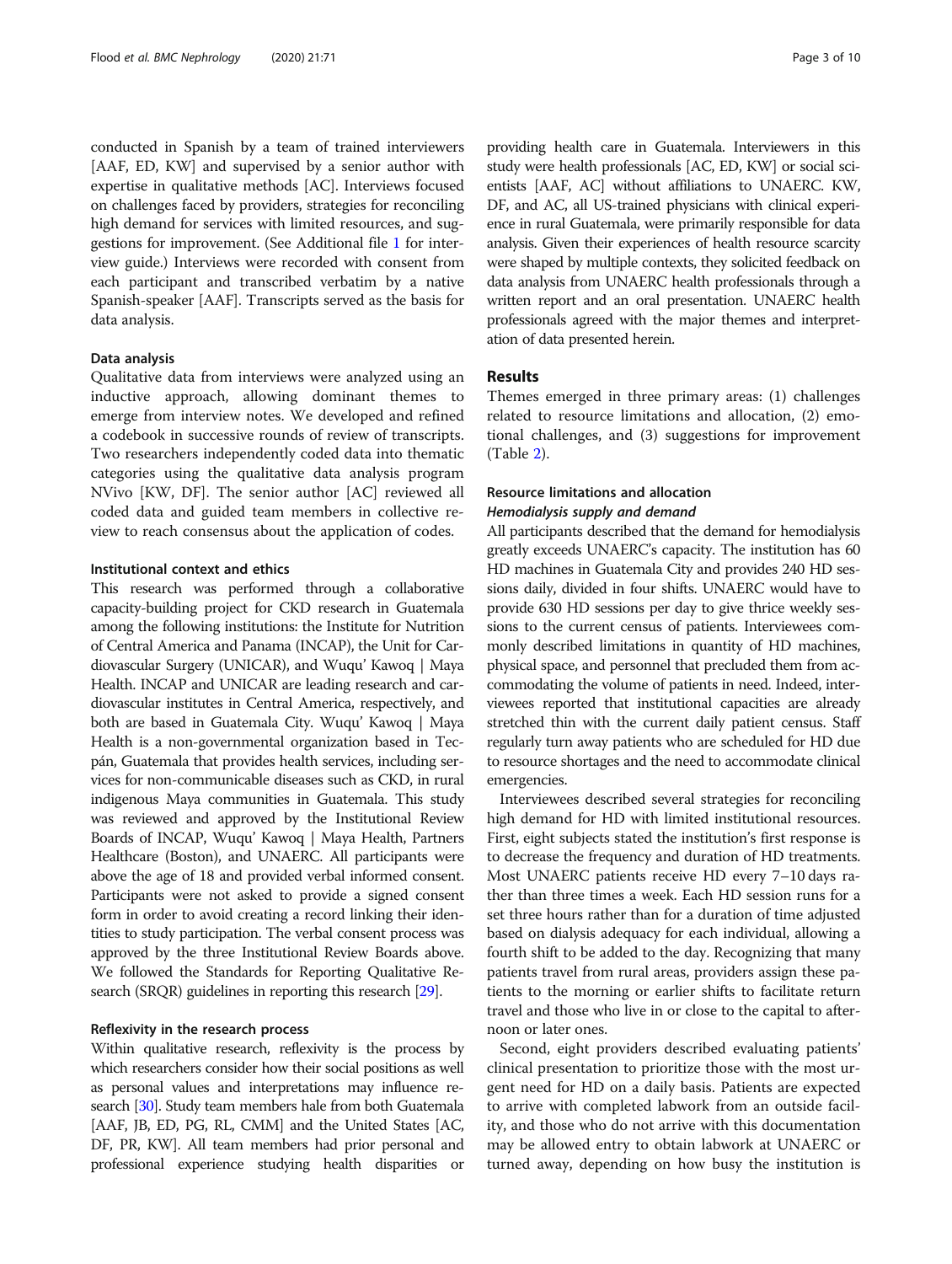#### <span id="page-3-0"></span>Table 2 Representative quotes

| Theme                               | Representative quote                                                                                                                                                                                                                                                                                                                                                                                                                                                                                                                                                                                                                                                                                                                                                                                                                                                                                                                                                                                                                                                                                                                                                                                                                                                                  |  |  |
|-------------------------------------|---------------------------------------------------------------------------------------------------------------------------------------------------------------------------------------------------------------------------------------------------------------------------------------------------------------------------------------------------------------------------------------------------------------------------------------------------------------------------------------------------------------------------------------------------------------------------------------------------------------------------------------------------------------------------------------------------------------------------------------------------------------------------------------------------------------------------------------------------------------------------------------------------------------------------------------------------------------------------------------------------------------------------------------------------------------------------------------------------------------------------------------------------------------------------------------------------------------------------------------------------------------------------------------|--|--|
| Resource limitations and allocation | "You have 200 patients, and you have 75 machines to use, so how do you choose?<br>So the only thing that we can do, because we cannot evaluate all the patients at<br>the same time, the only thing we can do is look at objective data, such as times<br>of the last hemodialysis, see where the patient comes from, the age of the patient,<br>if he is elderly or is a kid, and if he already had peritoneal dialysis [i.e., a patient<br>previously on peritoneal dialysis who is no longer able to continue with the<br>modality], because if he already had peritoneal dialysis, he has no other option."<br>-Physician<br>"Our patients are standing all the time waiting for their consultations, and I cannot<br>even say, 'Sit here, because I have a free chair,' because I only have two chairs."<br>-Allied health professional<br>"The limits on time and space are so frustrating, and mainly the resource limitations.<br>Because we would like to give them all their medicines, but we truly cannot. We only<br>give you what is truly within our reach. And there are many people who do not get<br>any medicine because they do not have the resources to obtain them."<br>-Allied health professional                                                            |  |  |
| Emotional challenges                | "The worst challenge, from my point of view, is the fact that the patient is not receiving<br>their three treatments a week. Why? I am nothing more than a little soldier in the ranks of combat.<br>I know that the patient will come to me intoxicated, uremic, with cardiac deficiencies—grandparents<br>of 70 years that I know I am going to connect to the machine, and I know that at that moment<br>they are going to have a complication."<br>-Allied health professional<br>"For me it is a challenge every day to keep the patient alive, because the patient enters breathing,<br>but [if something] goes wrong  The fact is that the machine is not magic. The machine is not<br>going to change your life overnight."<br>-Allied health professional<br>"Many times we feel disappointed as providers. We experience what is called 'burnout'—and we<br>are already burned out-but then, we move on."<br>-Physician<br>"[I see it] as a challenge  to meet the needs of our patients—the needs of our patients from<br>the medical point of view. I always make a half-joke with the patient who arrives, 'What are your<br>problems? Please tell me they are not economic, anything but economic, because that I will not<br>be able to solve for you.""<br>-Physician |  |  |
| Suggestions for improvement         | "You see how crowded we are, right? It would make me happy to have a larger place where we<br>could better serve patients. First physical space, is what we need more of."<br>-Administrator<br>"Sure, we have to expand services, we have to decentralize, butwhat we have to do is not only open<br>dialysis centers and that's it. In other words, to do that is not to do nothing—it would only be for those<br>who are sick, but we will not help the ones who will come later. So that's what should be done: prevent,<br>treat the sick, and transplant."<br>-Physician<br>"Have more people trained in kidney nutrition, and psychologists, because at UNAERC there is a single<br>psychologist to see the large number of patients, and the truth is that that is not enough. She was being<br>asked to treat patients and that is impossible, because with each patient it would take at least an hour,<br>what, at least half an hour, and the truth is that with the large list of people, that is impossibleAlso the<br>issue of social workers, because there are two, but that is not enough for all the problems of the patients."<br>-Physician                                                                                                                      |  |  |

each day. Those with uncontrolled hypertension, electrolyte abnormalities, and uremia are prioritized for dialysis. As one physician explained:

In the first place, hospitalized patients have priority. Every day, patients who are sent here from other hospitals have priority and we leave spaces open for them. Priority number two are the emergent patients, those who come in bad shape, they feel horrible, they are really in poor condition and they need urgent dialysis. And then we also give priority to those patients who were already [i.e., previously initiated then unable to continue] on peritoneal dialysis, because they tried the alternative and for one reason or another they could not continue.

Providers recognized that some patients, particularly those with limited literacy, have difficulty understanding the paperwork requirements—identification, referral letter, and labwork—that they must present for clinical evaluation before each dialysis session. For example, one technician stated that "normally they only come with [one] sheet of paper"—sometimes, identification or a referral letter only but can only be called for HD "when they gather the rest."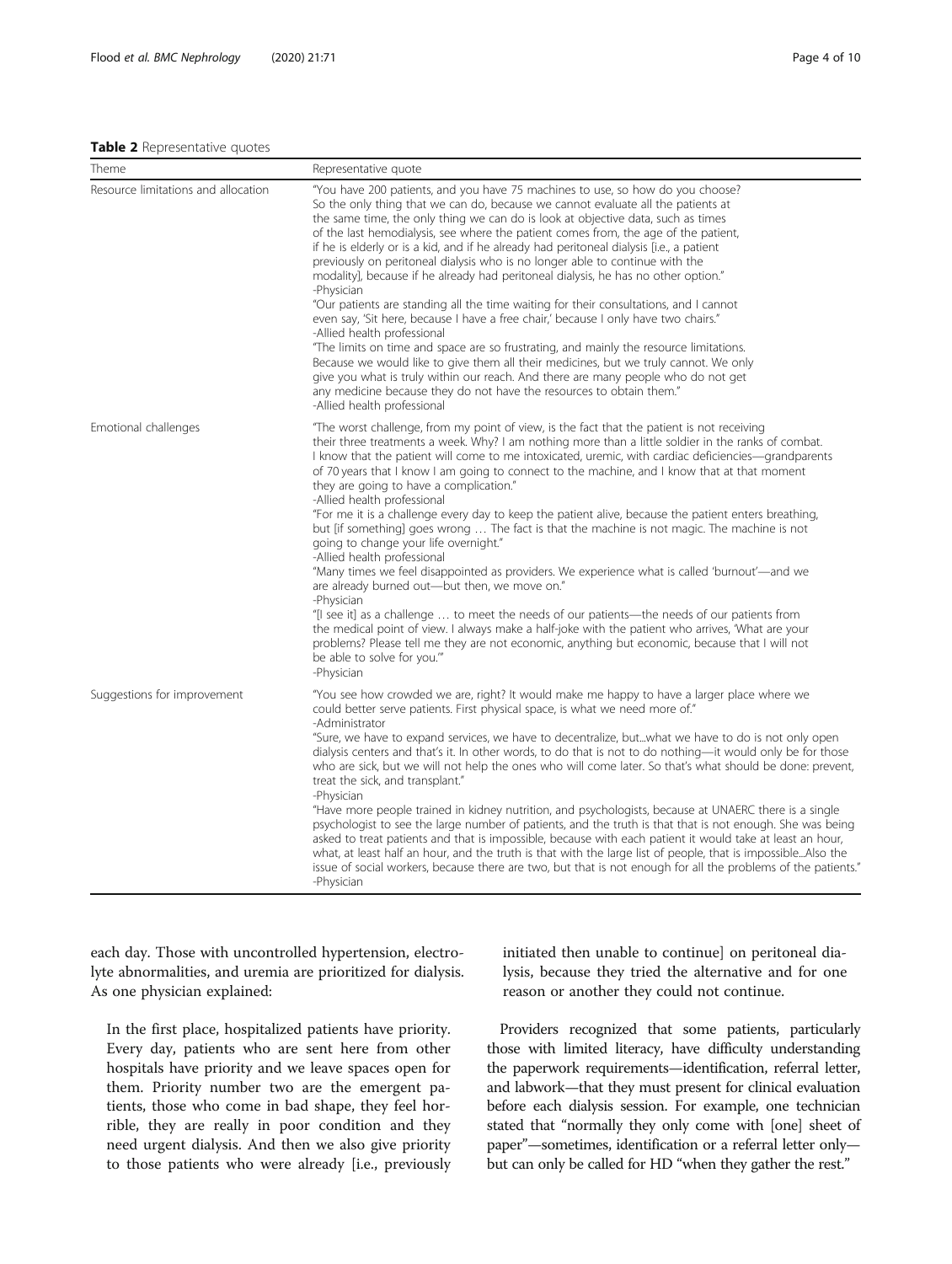Fifteen providers described a third institutional strategy for reconciling demand for HD with resource limitations: encouraging new patients to enroll in CAPD, rather than HD. Providers presented CAPD as ideal for Guatemala's large rural population, for whom frequent travel to Guatemala City presents both direct and indirect economic costs, such as transportation costs and days' wages lost in travel, respectively. Nurses involved in new patient enrollment reported that in addition to educating patients about the differences between HD and CAPD, they inform patients about the realities of overcrowding and wait times for HD to help motivate them to consider CAPD. As one technician related:

When they enroll in the institution, patients are given the option of peritoneal or hemodialysis, but in fact they are asked to opt for peritoneal due to the number of patients we have to manage in hemodialysis…At first consultation, they are given a talk about what the disease is, and they are told the benefits of peritoneal and hemodialysis, but they are also told that in hemodialysis there is no space.

A team assesses patients' eligibility for CAPD, based on clinical data and a their ability to dedicate a clean room in their house to CAPD. Those who enroll in CAPD have a peritoneal catheter placed at UNAERC, receive free CAPD supplies delivered to their homes, and attend regular outpatient consultations at UNAERC. Approximately 3000 patients are currently enrolled in CAPD. Overall, staff expressed that resource limitations are not as much of a problem with CAPD as with HD, in part due to subsidized materials from the Ministry of Health.

#### Patient volume and staffing

Most interviewees ( $n = 14, 67\%$ ) described the challenges of providing outpatient clinical, nutrition, psychology, and social work care to a large volume of patients on a daily basis. Providers reported seeing between 30 and 50 patients in 8 h, which they described as "tiring," "impossible," and "too great a burden." Six providers cited a need to decrease the amount of time spent with and the quality of care provided to each patient. As a psychologist stated:

My job is to talk to people, and there are many patients who have very big problems. And I have to say, "Sorry, but we cannot [go on talking], because I have a line of people waiting for me." So I try to optimize the time or the quality of time that I can offer to each patient… Many people ask me, "Why do not you give 30 minutes to each patient?" It's impossible, I only have 8 hours to be here.

Similarly, a physician stated:

I cannot tell a patient who is hypertensive, or who comes with volume overload, that we will give him the consultation for tomorrow, no. You definitely have to take care of it. What happens is that you cannot provide care to the quality that one should give…. For example, if someone comes with peritonitis, and one cannot even give him ten minutes—and the patient wants to talk, "Look doctor, I have this doubt," and I have no time.

#### **Medications**

Twelve providers described the lack of essential dialysisrelated medications as a serious institutional challenge. UNAERC does not have the budget to provide patients erythropoietin, iron, phosphate binders, and antihypertensive agents free of charge. Providers expressed awareness that many patients cannot afford these medications. The institution sometimes receives donations, which clinicians distribute based on severity of clinical need. However, as one physician explained, when overwhelmed with great need from all patients, providers do not always adhere to clinical protocols for resource allocation:

We got a donation of 24,000 ampules of erythropoietin 4000 IU, which helped us for a while. What we did was we gave it to those on CAPD who needed it the most. We gave it to patients with hemoglobin under 8, and the others had to buy their erythropoietin. Sometimes I would skip that rule and give it to everyone I could, because the truth is that the need is too great.

#### Emotional challenges

One of the most common themes that emerged from interviews was the scope of emotional challenges faced by providers in treating patients at UNAERC. Nineteen of the 21 interviewees described feelings of guilt, disempowerment, and sadness related to turning patients away and not being able to provide optimal treatments. For example, one nurse described:

In my day to day work, the worst is to tell the patient, "there is no machine." The worst is to tell the patient, "today I cannot treat you." … It is the worst feeling to not able to meet the patient's needs. Or to listen to a mother who is crying because she needs treatment for her son and cannot get it. Or listening to a patient who comes from far away, "Please help me, please dialyze me today because I cannot afford to come back another day." And I cannot help him.

One physician, who sees approximately 50 patients daily, reflected with guilt and disappointment upon poor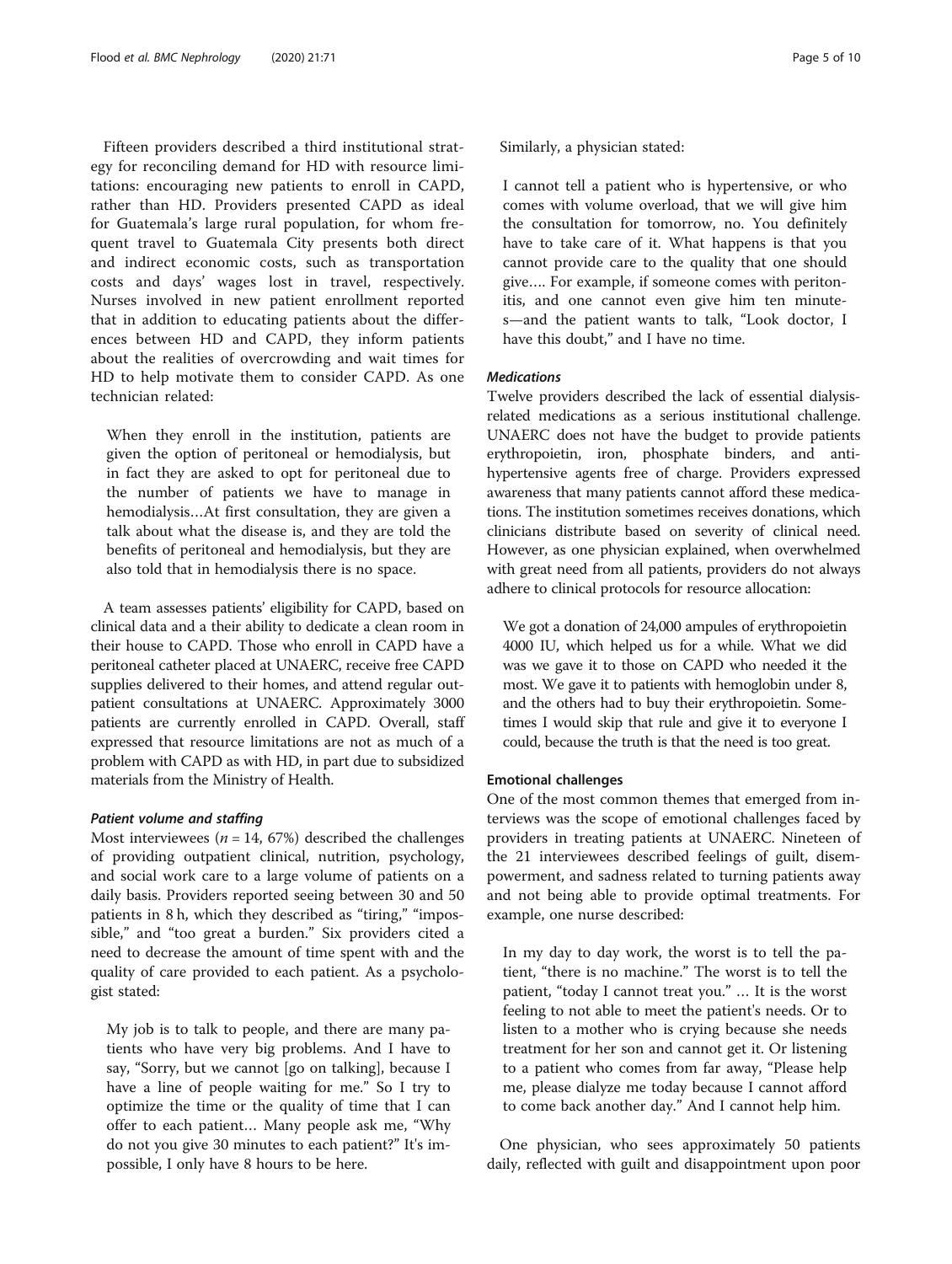patient-provider relationships that result from having insufficient time with each patient:

The patient says "they did not take care of me," and he's right. We mistreated him. But it is not an abuse that we do because we want to do it. I mean, I'm not mistreating you because I'm screaming at you, I'm saying foul words, or I'm being pejorative with you. Rather, I'm mistreating you because you demand a better quality consultation. Maybe you want to talk about your medical or psychological problems, or social problems that you want to resolve and I do not have time to listen to you…Then it becomes an indirect abuse, but it is still abuse.

Interviewees across health professions described feelings of exhaustion and devaluation, with four physicians specifically using the English term "burnout." Providers reported physical depletion associated with relentless patient volume and not having time to eat or use the bathroom while at work. Interviewees described a high emotional toll of dealing with day-to-day patient suffering. As one nurse stated:

The emotional charge we handle—of caring for the patient and seeing that he is in bad shape, he is depressed—it really gets to us.

Interviewees noted that modest salaries, delayed wage payments, and inability to take time off for vacation contributed to feeling "resigned" and "desperate" about work. One senior physician recognized the importance of being able to take breaks both at and from work to avoid exhaustion, but noted that institutional conditions did not regularly allow for this. Three interviewees mentioned that four physicians had recently left the institution, which staff partly attributed to demanding working conditions.

Notably, despite emotional burdens, ten interview subjects expressed feelings of vocation and job satisfaction. For example, one technician reported achieving a sense of importance in her daily work:

I think that UNAERC is a place where God works miracles. Every day we do miracles, and maybe we do not notice them but really seeing a person who comes back to life again is wonderful … that's something that completely fills you up.

Other health professionals similarly reported resilience stemming from witnessing the beneficial effects of treatment on individual patients or appreciating one's own role as a clinician with a unique skillset to work with the underserved.

#### Suggestions for improvement

Table 3 details common themes that emerged as suggestions for improvement of services provided by UNAERC. All 21 interviewees discussed a need for an increased institutional budget. Administrators specifically noted a need for public health and policy leaders to prioritize CKD. The majority of providers  $(n = 14, 67%)$  cited a need for physical expansion of UNAERC's facility in Guatemala City, both to accommodate larger consult and waiting areas as well as an increased number of dialysis machines. About half of providers ( $n = 12, 57\%$ ) advocated for decentralizing UNAERC by opening satellite facilities in other areas of the country. Interviewees pointed to UNAERC's single satellite facility on the south-Pacific coast, which helps reduce rural patients' travel burden and reduces patient volume in Guatemala City.

Less frequently, providers mentioned hiring more personnel  $(n = 9, 43\%)$ , investing in pre-dialysis and preventive services ( $n = 8$ , 38%), improving UNAERC's ability to provide patients essential dialysis-related medications at no cost ( $n = 7$ , 33%), and developing increased access to services ( $n = 5$ , 24%).

#### **Discussion**

This qualitative study describes the experiences of health professionals who provide kidney care to a large, underserved population at a public-sector nephrology center in Guatemala. Key themes were the strategies health professionals employed to reconcile high demand with limited resources, emotional challenges arising from caring for a high clinical volume, and potential suggestions for improvement. Our findings have implications for the delivery of kidney care in this context and similar settings globally [[3,](#page-8-0) [17\]](#page-8-0).

First, this study outlines how systems-level constraints at a nephrology center become actualized at the level of the clinician-patient encounter. For example, health professionals employ informal triage systems for a fixed number of HD slots that prioritize clinical acuity, patient age, prior use of CAPD, and place of residence. Such attempts at formalizing medical decision-making in the

| Theme                                                 | No. (%)   |
|-------------------------------------------------------|-----------|
| Increase budget                                       | 21 (100%) |
| Physical expansion                                    | 14 (67%)  |
| Decentralization with satellite sites                 | 12 (57%)  |
| Hire more personnel                                   | 9(43%)    |
| Invest in pre-dialysis and preventive health services | 8 (38%)   |
| Provide essential dialysis-medications at no cost     | 7 (33%)   |
| Develop transplant services                           | 5(24%)    |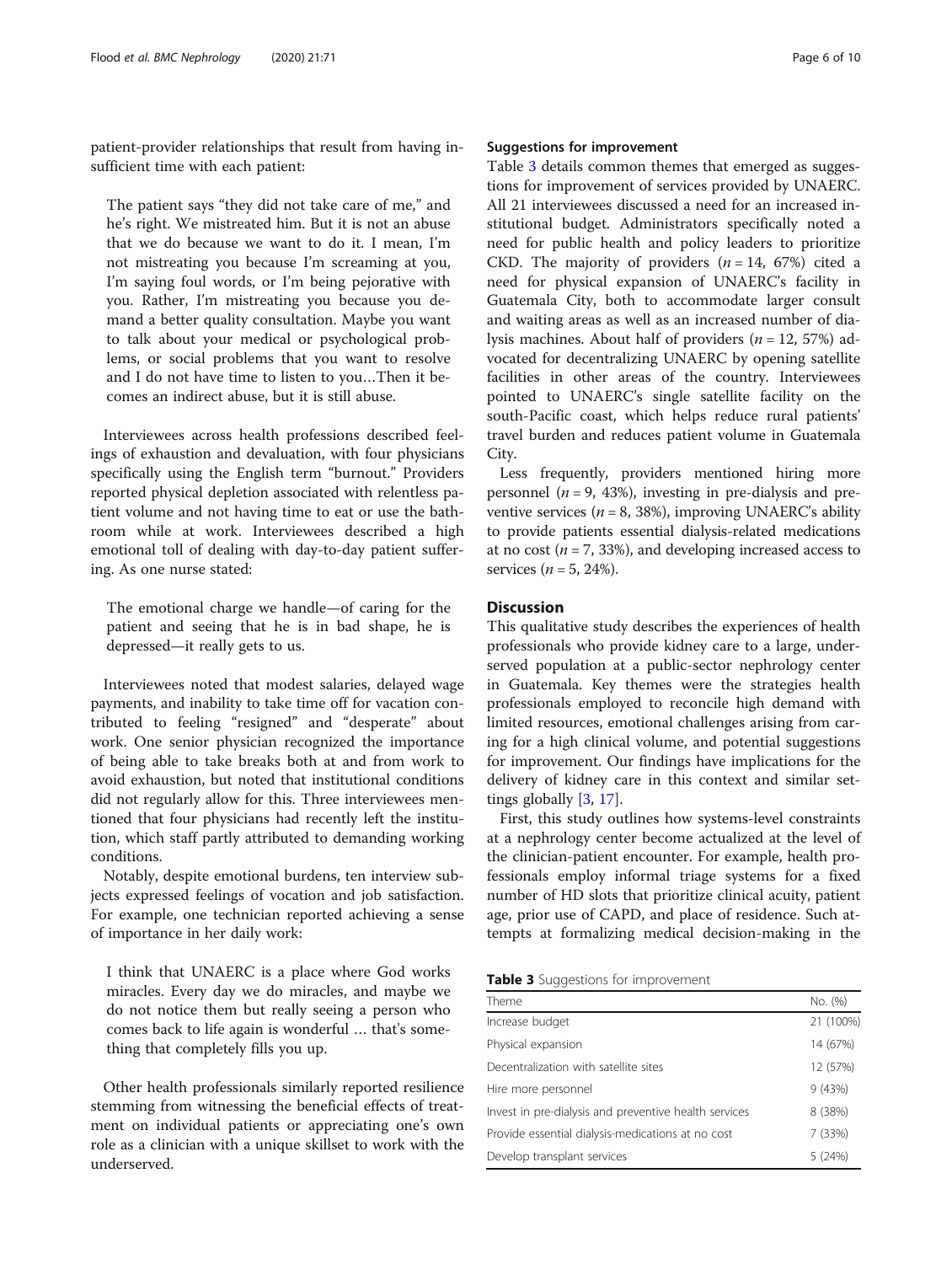context of scarcity have been described in other lowresource settings [[31\]](#page-8-0). At UNAERC, shortening and spacing apart dialysis reflects a common strategy in resource-constrained settings when RRT resources are insufficient to meet demand [[32](#page-8-0)–[34](#page-8-0)]. Completing paperwork requirements at UNAERC becomes a critical skill to access care, a notion described in other scholarship on access to biomedical institutions in Guatemala [[35\]](#page-8-0).

Another example of the clinical-level impact of system-level constraints is that encouraging CAPD over HD emerges as a central strategy to offload an overburdened system. At UNAERC, health professionals perceive that resource limitations are less significant for CAPD than for HD and that patients are likelier to have a good outcome with CAPD. Thus, although there is no official CAPD-first policy, in practice patients are often preferentially guided to CAPD. We are not aware of data in Guatemala comparing the cost of HD vs. CAPD and, globally, cost-effectiveness may depend on country-level factors such as the availability of locally manufactured dialysis supplies [\[36](#page-8-0)–[38\]](#page-8-0). In other low-resource settings, explicit CAPD-first programs have been implemented to take advantage of CAPD's technical simplicity, minimal infrastructure requirements, and capability to be carried out in isolated geographic areas [[38,](#page-8-0) [39](#page-8-0)]. Importantly, the prioritization of CAPD at institutions like UNAERC is not an example of scaling a cheaper though clinically inferior treatment [\[40](#page-8-0)], as HD and CAPD are both accepted dialysis modalities with generally similar clinical effectiveness [[41,](#page-8-0) [42\]](#page-8-0). At the same time, the use of an informal rather than formal CAPD-first policy may feel coercive to some patients, particularly since prior CAPD patients are prioritized for limited HD slots.

Second, a significant finding of our study was the degree to which dedicated, highly skilled health professionals at UNAERC suffered work-related emotional challenges. Central to feelings of shame, disempowerment, and sadness were interviewees' perceptions that they could not offer patients standard-of-care treatments. This finding aligns with global literature in which front-line clinicians experience distress when they allocate dialysis and other costly medical technologies [\[33\]](#page-8-0). In one study in Nigerian public hospitals, a majority of specialist physicians were so bothered by bedside rationing that they regretted the decision to enter the field of medicine [[43](#page-8-0)]. In South Africa, an explicit dialysis rationing strategy caused distress among clinicians who viewed dialysis provision as driven by socioeconomic factors like poverty and race rather than objective clinical factors [[44,](#page-8-0) [45\]](#page-8-0).

In our study, respondents described their emotional experience using the term "burnout." Burnout is a job-related condition of chronic exhaustion first conceptualized in the U.S. clinical workforce in the 1970s and since applied to other occupations and countries [\[46,](#page-8-0) [47\]](#page-8-0). A commonly cited

definition refers to burnout as "a syndrome of emotional exhaustion and cynicism that occurs frequently among individuals who do 'people-work' of some kind" [\[48](#page-8-0)]. Burnout and its adverse consequences previously have been described among health professionals in Guatemala [\[49](#page-9-0)–[51](#page-9-0)] and in dialysis units in other settings [\[52](#page-9-0), [53\]](#page-9-0). Notably, health professionals at UNAERC described the experience of burnout alongside profound sentiments of solidarity, purpose, and satisfaction in serving patients.

Yet, it is not clear from our interviews whether burnout best captures our respondents' emotional experiences, which may be better understood through the concept of moral distress. Moral distress arises "when one knows the right thing to do, but institutional constraints make it nearly impossible to pursue the right course of action [[54](#page-9-0)]." Originating in the nursing literature, moral distress emphasizes structural factors that predict the health of patients and the wellness of clinicians [[55\]](#page-9-0). As Armin articulates, "the production of moral distress occurs when individuals shoulder the responsibility for rationing health care in the context of public policies that construct deserving and undeserving patients" [[56](#page-9-0)]. An example of moral distress described in the global workforce was the emotional experiences of local African health workers during the Ebola epidemic [[57\]](#page-9-0). At UNAERC, our data call for more resources to support health workers' wellness and mental health. Additionally, formalizing and transparently communicating triage policies might have the double benefit of attenuating health workers sentiments of moral distress and improving patients' perceptions of fairness.

Third, respondents at UNAERC suggested various strategies to improve public-sector kidney care in Guatemala, including increasing budgets for equipment and personnel, investing in preventative services, and decentralizing services. Globally, the nephrology community has developed messages to help national actors advocate for investments in ESKD care [\[58\]](#page-9-0). One proposed strategy is the implementation of RRT registries to showcase inequitable access and provide data to support proposals for treatment expansion. In Guatemala, an RRT registry was launched in early 2019 [[59](#page-9-0)] that will give even more complete information than previous national studies [[12](#page-8-0), [16](#page-8-0), [60\]](#page-9-0). These data should be used by UNAERC and patient advocates to inform policymakers and government officials of the burden of CKD and needs of patients with CKD in Guatemala. As a complement to registry data, future research is need on ESKD patients who choose not to access dialysis and the drivers of these decisions [[61](#page-9-0)].

Another path forward in Guatemala, as multiple respondents suggested, would be the expansion of transplantation services. Kidney transplantation is the RRT modality that offers the best survival and quality of life [\[62\]](#page-9-0). In Guatemala, renal transplantation has been available for decades, and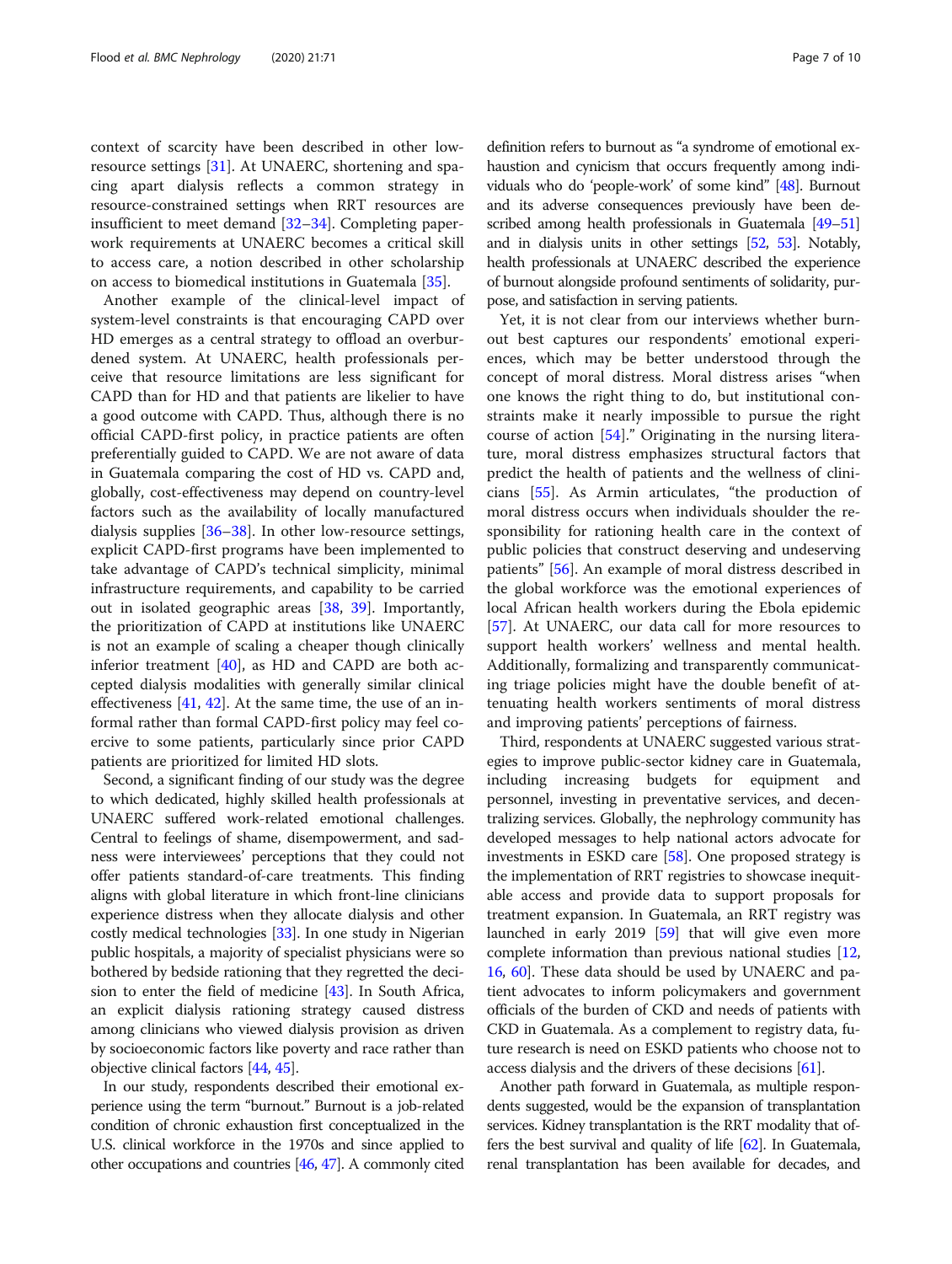<span id="page-7-0"></span>As our interviewees assert, prevention of CKD in Guatemala also will be critical in future years to attenuate the RRT caseload at UNAERC. While CKDu receives much international attention [[15\]](#page-8-0), regional data suggest that traditional risk factors like hypertension and, especially, uncontrolled diabetes are the major drivers of kidney disease [\[12](#page-8-0), [13\]](#page-8-0). Both of these conditions have evidence-based, low-cost interventions that can prevent CKD onset and progression. However, the political will for strengthening chronic disease care in the primary health system is uncertain.

Limitations of this study include our non-probabilistic sampling technique, inclusion of one nephrology institution in a single country, and a sample of participants that did not include CKD patients. First, we justify our sampling as appropriate within the complex political environment of kidney care in Guatemala where earning the trust of participants was crucial to gain access for interviews. We achieved our sampling goal of generating thematic saturation of perspectives from diverse health professionals rather than physicians or nurses alone. Second, challenges in the delivery of kidney care likely differ at other nephrology centers both within Guatemala—including UNAERC's satellite site in the southern Pacific zone and also in other countries. However, our goal was to understand the challenges of providing kidney care to a large number of uninsured adults in Guatemala, and UNAERC is the dominant institution providing such care. Third, while this study did not include patient perspectives, it complements the authors' prior work studying CKD in Guatemala from the perspective of both children and adults [[10](#page-8-0), [25,](#page-8-0) [26](#page-8-0), [67](#page-9-0), [68\]](#page-9-0).

#### Conclusion

Health professionals at a public-sector nephrology center in Guatemala deliver kidney care including dialysis to a large volume of poor, underserved patients. Due to systems-level limitations, health professionals make difficult choices on the stewardship of resources, choices that are linked to emotional challenges including burnout and moral distress. This study offers important lessons in Guatemala and other countries seeking to build capacity to scale-up kidney care.

#### Supplementary information

Supplementary information accompanies this paper at [https://doi.org/10.](https://doi.org/10.1186/s12882-020-01732-w) [1186/s12882-020-01732-w](https://doi.org/10.1186/s12882-020-01732-w).

Additional file 1. Interview Guide with Administrators and Providers.

#### Abbreviations

CAPD: Continuous ambulatory peritoneal dialysis; CKD: Chronic kidney disease; CKDu: Chronic kidney disease of unknown etiology; ESKD: End-stage kidney disease; FUNDANIER: Fundación para el Niño Enfermo Renal (Foundation for Children with Renal Disease); HD: Hemodialysis; IGSS: Instituto guatemalteco de seguridad social (Social Security Health System); LMICs: Low- and middle-income countries; RRT: Renal replacement therapy; UNAERC: Unidad nacional de atención al enfermo renal crónico (National Center for Chronic Renal Disease)

#### Acknowledgements

The authors thank Aura Hernandez, Julio Boj, and the staff and patients of UNAERC. The authors thank Eloin Dhaenens (ED) for assistance with data collection, and Pablo Garcia for input about study design.

#### Authors' contributions

AAF, KW, and AC collected data for this study. KW, DF, and AC led analysis and write-up of results. JB, PG, CMM, RL, and PR contributed to research design, data interpretation, and manuscript drafting. All authors reviewed and approved the final draft of this article.

#### Funding

This work was funded by the Fogarty International Center at the National Institute of Health (1R21TW010831–01). The funder had no role in the design of the study and collection, analysis, and interpretation of data, or writing and reporting of the manuscript.

#### Availability of data and materials

In order to protect participants' identities, interview transcripts from this study are not publicly available. Datasets from this study are available from the corresponding author on reasonable request. The study's codebook and coding frequencies are available through Dataverse at [https://dataverse.](https://dataverse.harvard.edu/dataset.xhtml?persistentId=doi%3A10.7910%2FDVN%2FJRFVTJ) [harvard.edu/dataset.xhtml?persistentId=doi%3A10.7910%2FDVN%2FJRFVTJ](https://dataverse.harvard.edu/dataset.xhtml?persistentId=doi%3A10.7910%2FDVN%2FJRFVTJ).

#### Ethics approval and consent to participate

This study was reviewed and approved by the Institutional Review Boards of INCAP, Wuqu' Kawoq | Maya Health, Partners Healthcare (Boston), and UNAERC. All participants were above the age of 18 and provided verbal informed consent. Participants were not asked to provide a signed consent form in order to avoid creating a record linking their identities to study participation. The verbal consent process was approved by the three Institutional Review Boards above.

#### Consent for publication

Our manuscript does not include clinical details, images, or videos relating to an individual person. Study participants agreed to publication of interview quotations through the verbal consent process.

#### Competing interests

The authors declare that they have no competing interests.

#### Author details

<sup>1</sup>National Clinicians Scholars Program, Division of Hospital Medicine, University of Michigan, Ann Arbor, MI, USA. <sup>2</sup>Wuqu' Kawoq | Maya Health Alliance, Tecpán, Guatemala. <sup>3</sup>Weill Cornell School of Medicine, New York USA. <sup>4</sup>Institute of Nutrition of Central America and Panama (Instituto de Nutrición de Centroamérica y Panamá, INCAP), Guatemala City, Guatemala. 5 Unit for Cardiovascular Surgery (Unidad de Cirugía Cardiovascular de Guatemala, UNICAR), Guatemala City, Guatemala. <sup>6</sup>Institute of Research and Higher Studies in Health Sciences (El Instituto de Investigación y Estudios Superiores en Ciencias de la Salud, IECIS), Rafael Landívar University, Guatemala City, Guatemala. <sup>7</sup> Division of Nephrology, Stanford University, Palo Alto, USA. <sup>8</sup>Foundation for Children with Renal Disease (Fundación para el Niño Enfermo Renal, FUNDANIER), Guatemala City, Guatemala. <sup>9</sup>Department of Medicine, Department of Global Health Equity, Brigham and Women's Hospital, Boston, USA. <sup>10</sup>Department of Emergency Medicine, Massachusetts General Hospital, Boston, USA.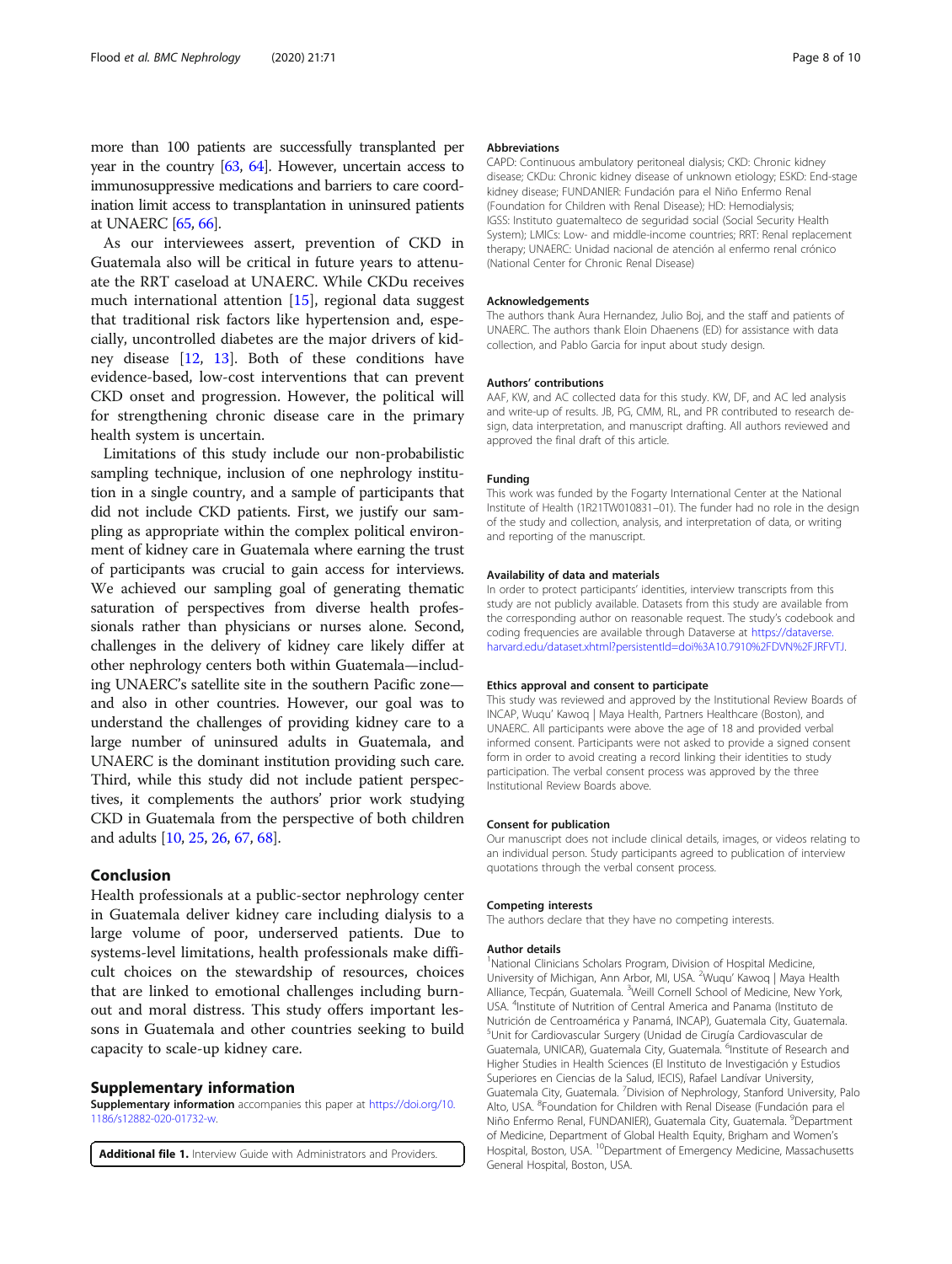#### <span id="page-8-0"></span>Received: 30 October 2019 Accepted: 19 February 2020 Published online: 28 February 2020

#### References

- 1. Fraser SDS, Roderick PJ. Kidney disease in the global burden of disease study 2017. Nat Rev Nephrol. 2019;15(4):193–4.
- 2. Xie Y, Bowe B, Mokdad AH, Xian H, Yan Y, Li T, Maddukuri G, Tsai CY, Floyd T, Al-Aly Z. Analysis of the global burden of disease study highlights the global, regional, and national trends of chronic kidney disease epidemiology from 1990 to 2016. Kidney Int. 2018;94(3):567–81.
- 3. Bello AK, Levin A, Tonelli M, Okpechi IG, Feehally J, Harris D, Jindal K, Salako BL, Rateb A, Osman MA, et al. Assessment of global kidney health care status. JAMA. 2017;317(18):1864–81.
- 4. Liyanage T, Ninomiya T, Jha V, Neal B, Patrice HM, Okpechi I, Zhao MH, Lv J, Garg AX, Knight J, et al. Worldwide access to treatment for end-stage kidney disease: a systematic review. Lancet. 2015;385(9981):1975–82.
- 5. Luyckx VA, Tonelli M, Stanifer JW. The global burden of kidney disease and the sustainable development goals. Bull World Health Organ. 2018;96(6): 414–422D.
- 6. Instituto Nacional de Estadística Guatemala. Estimaciones y Proyecciones Nacionales de Población: Metodología y Principales Resultados. Ciudad de Guatemala: Government of Guatemala; 2019.
- 7. Avila C, Bright R, Gutierrez J, Hoadley K, Manuel C, Romero N, Rodriguez MB. Guatemala health system assessment, august 2015. In. Bethesda: Health Finance & Governance Project, Abt Associates Inc.; 2015.
- Chary A. Rohloff P (eds.): privatization and the new medical pluralism: shifting healthcare landscapes in Maya Guatemala. Lanham: Lexington Press; 2015.
- 9. World Health Organization: Global Health Expenditure Database [\[https://](https://apps.who.int/nha/database) [apps.who.int/nha/database\]](https://apps.who.int/nha/database).
- 10. Chary A, Flood D, Austad K, Colom M, Hawkins J, Cnop K, Martinez B, Lopez W, Rohloff P. Accompanying indigenous Maya patients with complex medical needs: a patient navigation system in rural Guatemala. Healthc (Amst). 2018;6(2):144–9.
- 11. Ceron A, Ruano AL, Sanchez S, Chew AS, Diaz D, Hernandez A, Flores W. Abuse and discrimination towards indigenous people in public health care facilities: experiences from rural Guatemala. Int J Equity Health. 2016;15:77.
- 12. Laux TS, Barnoya J, Cipriano E, Herrera E, Lopez N, Polo VS, Rothstein M. Prevalence of chronic kidney disease of non-traditional causes in patients on hemodialysis in Southwest Guatemala. Rev Panam Salud Publica. 2016; 39(4):186–93.
- 13. Alegre-Diaz J, Herrington W, Lopez-Cervantes M, Gnatiuc L, Ramirez R, Hill M, Baigent C, McCarthy MI, Lewington S, Collins R, et al. Diabetes and cause-specific mortality in Mexico City. N Engl J Med. 2016;375(20):1961–71.
- 14. Cusumano AM, Rosa-Diez GJ, Gonzalez-Bedat MC. Latin American Dialysis and transplant registry: experience and contributions to end-stage renal disease epidemiology. World J Nephrol. 2016;5(5):389–97.
- 15. Johnson RJ, Wesseling C, Newman LS. Chronic kidney disease of unknown cause in agricultural communities. N Engl J Med. 2019;380(19):1843–52.
- 16. Laux TS, Barnoya J, Guerrero DR, Rothstein M. Dialysis enrollment patterns in Guatemala: evidence of the chronic kidney disease of non-traditional causes epidemic in Mesoamerica. BMC Nephrol. 2015;16:54.
- 17. Pecoits-Filho R, Sola L, Correa-Rotter R, Claure-Del Granado R, Douthat WG, Bellorin-Font E. International Society of Nephrology Regional B: kidney disease in Latin America: current status, challenges, and the role of the ISN in the development of nephrology in the region. Kidney Int. 2018;94(6): 1069–72.
- 18. Pan American Health Association. Health in the Americas+, 2017 edition. Summary: regional outlook and country pro les. In. PAHO: Washington; 2017.
- 19. Instituto Guatemalteco de Seguridad Social: El IGSS está nominado por la promoción de la salud renal [\[https://www.igssgt.org/noticias/2019/01/03/el](https://www.igssgt.org/noticias/2019/01/03/el-igss-esta-nominado-por-la-promocion-de-la-salud-renal/)[igss-esta-nominado-por-la-promocion-de-la-salud-renal/\]](https://www.igssgt.org/noticias/2019/01/03/el-igss-esta-nominado-por-la-promocion-de-la-salud-renal/).
- 20. Lou-Meda R. Comprehensive approach to pediatric kidney diseases in Guatemala. Clin Nephrol. 2015;83(7 Suppl 1):82–4.
- 21. Muñoz Palala G. Insuficiencia renal afecta a más personas. Prensa Libre. October 9, 2016 [cited January 29, 2017]. Available from: [http://web.archive.](http://web.archive.org/web/20170106065232/http://www.prensalibre.com/guatemala/comunitario/insuficiencia-renal-afecta-a-mas-personas) [org/web/20170106065232/http://www.prensalibre.com/guatemala/](http://web.archive.org/web/20170106065232/http://www.prensalibre.com/guatemala/comunitario/insuficiencia-renal-afecta-a-mas-personas) [comunitario/insuficiencia-renal-afecta-a-mas-personas](http://web.archive.org/web/20170106065232/http://www.prensalibre.com/guatemala/comunitario/insuficiencia-renal-afecta-a-mas-personas).
- 22. Unidad Nacional de Atención al Enfermo Renal Crónico (UNAERC): Pacientes atendidos por servicio [[https://unaerc.gob.gt/estadisticas/](https://unaerc.gob.gt/estadisticas/pacientes-activos-por-programa-y-consulta-del-mes-segun-bioestadisticas/) [pacientes-activos-por-programa-y-consulta-del-mes-segun-bioestadisticas/\]](https://unaerc.gob.gt/estadisticas/pacientes-activos-por-programa-y-consulta-del-mes-segun-bioestadisticas/).
- 23. Jain AK, Blake P, Cordy P, Garg AX. Global trends in rates of peritoneal dialysis. J Am Soc Nephrol. 2012;23(3):533–44.
- 24. Orozco A. Enfermedad renal crónica se incrementa cada año. Prensa Libre. 2014 28 July 2014 [cited.
- 25. Flood DC, Chary AN, Austad K, Garcia P, Rohloff PJ. A patient navigation system to minimize barriers for peritoneal Dialysis in rural, low-resource settings: case study from Guatemala. Kidney Int Rep. 2017;2(4):762–5.
- 26. Moore J, Garcia P, Rohloff P, Flood D. Treatment of end-stage renal disease with continuous ambulatory peritoneal dialysis in rural Guatemala. BMJ Case Rep. 2018;2018:1-5. [https://pubmed.ncbi.nlm.nih.gov/29705734-treatment-of](https://pubmed.ncbi.nlm.nih.gov/29705734-treatment-of-end-stage-renal-disease-with-continuous-ambulatory-peritoneal-dialysis-in-rural-guatemala/)[end-stage-renal-disease-with-continuous-ambulatory-peritoneal-dialysis-in](https://pubmed.ncbi.nlm.nih.gov/29705734-treatment-of-end-stage-renal-disease-with-continuous-ambulatory-peritoneal-dialysis-in-rural-guatemala/)[rural-guatemala/.](https://pubmed.ncbi.nlm.nih.gov/29705734-treatment-of-end-stage-renal-disease-with-continuous-ambulatory-peritoneal-dialysis-in-rural-guatemala/)
- 27. Hernández OJ. UNAERC, negocios de mala sangre. Plaza Pública. 2015 October 7, 2015 [cited February 4, 2017]. Available from: [https://www.](https://www.plazapublica.com.gt/content/unaerc-negocios-de-mala-sangre) [plazapublica.com.gt/content/unaerc-negocios-de-mala-sangre](https://www.plazapublica.com.gt/content/unaerc-negocios-de-mala-sangre).
- 28. León Duque JE. Informe Anual Circunstanciado: Situación de los Derechos Humanos y Memoría de Labores. Procurador de los Derechos Humanos: Guatemala City; 2015.
- 29. O'Brien BC, Harris IB, Beckman TJ, Reed DA, Cook DA. Standards for reporting qualitative research: a synthesis of recommendations. Acad Med. 2014;89(9):1245–51.
- Berger R. Now I see it, now I don't: researcher's position and reflexivity in qualitative research. Qual Res. 2015;15(2):219–34.
- 31. Kapiriri L, Martin DK. Bedside rationing by health practitioners: a case study in a Ugandan hospital. Med Decis Mak. 2007;27(1):44–52.
- 32. Bello BT, Raji YR, Sanusi I, Braimoh RW, Amira OC, Mabayoje OM. Challenges of providing maintenance hemodialysis in a resource poor country: experience from a single teaching hospital in Lagos, Southwest Nigeria. Hemodial Int. 2013;17(3):427–33.
- 33. Luyckx VA, Miljeteig I, Ejigu AM, Moosa MR. Ethical challenges in the provision of Dialysis in resource-constrained environments. Semin Nephrol. 2017;37(3):273–86.
- 34. Boateng EA, East L, Evans C. Decision-making experiences of patients with end-stage kidney disease (ESKD) regarding treatment in Ghana: a qualitative study. BMC Nephrol. 2018;19(1):371.
- Chary A, Flood D, Austad K, Moore J, King N, Martinez B, Garcia P, Lopez W, Dasgupta-Tsikinas S, Rohloff P. Navigating bureaucracy: accompanying indigenous Maya patients with complex health care needs in Guatemala. Hum Organ. 2016;75(4):305–14.
- 36. Karopadi AN, Mason G, Rettore E, Ronco C. Cost of peritoneal dialysis and haemodialysis across the world. Nephrol Dial Transplant. 2013;28(10):2553–69.
- 37. Mushi L, Marschall P, Flessa S. The cost of dialysis in low and middle-income countries: a systematic review. BMC Health Serv Res. 2015;15(1):506.
- 38. Wearne N, Kilonzo K, Effa E, Davidson B, Nourse P, Ekrikpo U, Okpechi IG. Continuous ambulatory peritoneal dialysis: perspectives on patient selection in low- to middle-income countries. Int J Nephrol Renovasc Dis. 2017;10:1–9.
- 39. Davidson B, Crombie K, Manning K, Rayner B, Wearne N. Outcomes and challenges of a PD-first program, a south-African perspective. Perit Dial Int. 2018;38(3):179–86.
- 40. Persad GC, Emanuel EJ. The ethics of expanding access to cheaper, less effective treatments. Lancet. 2016;388(10047):932–4.
- 41. Jaar BG, Gimenez LF. Dialysis modality survival comparison: time to end the debate, It's a tie. Am J Kidney Dis. 2018;71(3):309–11.
- 42. Bieber SD, Burkart J, Golper TA, Teitelbaum I, Mehrotra R. Comparative outcomes between continuous ambulatory and automated peritoneal dialysis: a narrative review. Am J Kidney Dis. 2014;63(6):1027–37.
- 43. Defaye FB, Desalegn D, Danis M, Hurst S, Berhane Y, Norheim OF, Miljeteig I. A survey of Ethiopian physicians' experiences of bedside rationing: extensive resource scarcity, tough decisions and adverse consequences. BMC Health Serv Res. 2015;15(1):467.
- 44. Moosa MR, Wearne N. Invited commentary should we be rationing Dialysis in South Africa in the 21(st) century? Perit Dial Int. 2018;38(2):84–8.
- 45. Moosa MR, Kidd M. The dangers of rationing dialysis treatment: the dilemma facing a developing country. Kidney Int. 2006;70(6):1107–14.
- 46. Heinemann LV, Heinemann T. Burnout Research. SAGE Open. 2017;7(1).
- 47. Rotenstein LS, Torre M, Ramos MA, Rosales RC, Guille C, Sen S, Mata DA. Prevalence of burnout among physicians: a systematic review. JAMA. 2018; 320(11):1131–50.
- 48. Maslach C, Jackson SE. The measurement of experienced burnout. J Organ Behav. 1981;2(2):99–113.